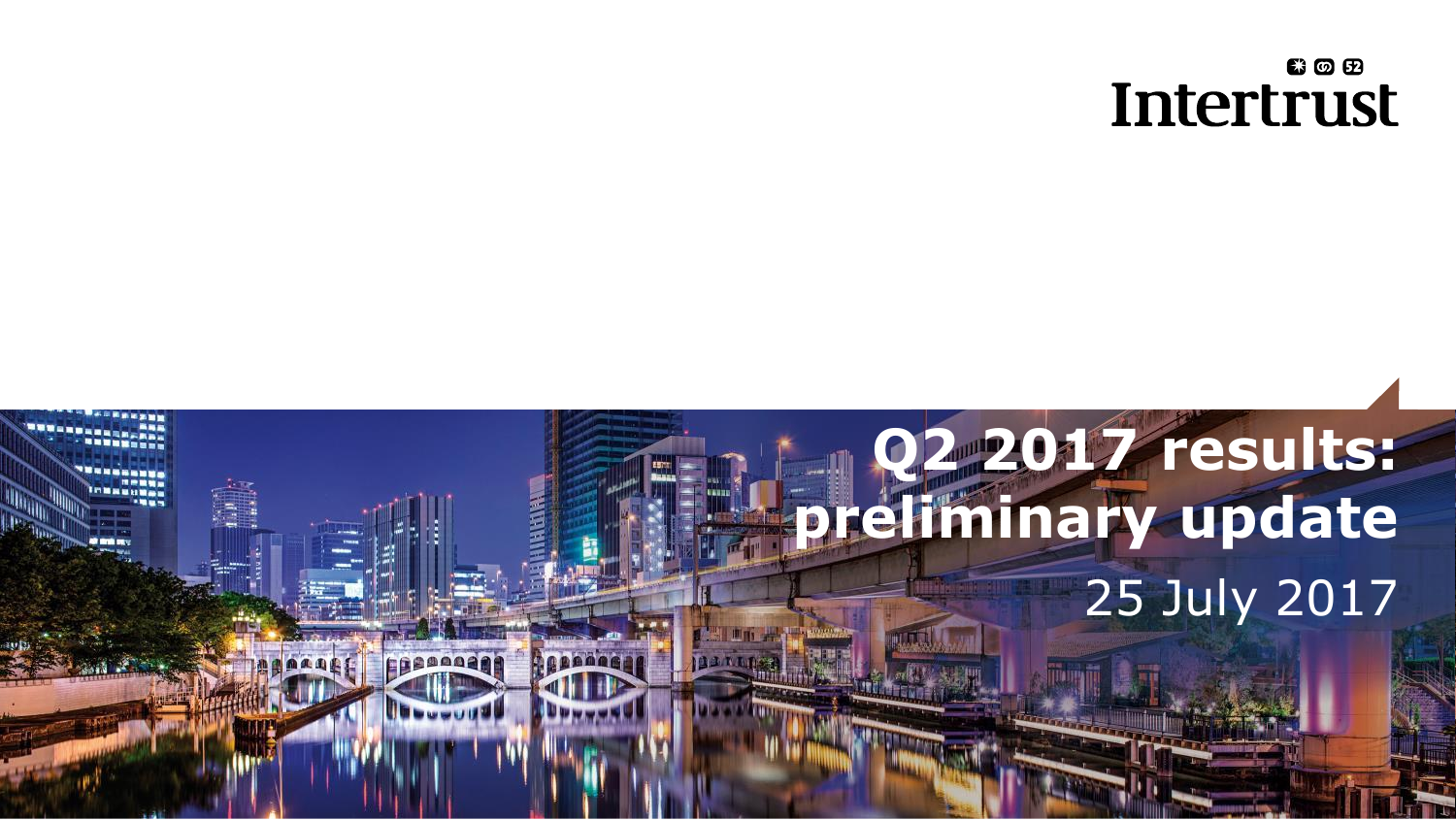## Preliminary Q2 2017 update

Intertrust expects to report the following Q2 2017 results on 24 August 2017:

- $>$  Revenue of EUR 118.1 million for Q2 2017, an underlying<sup>1</sup> change of -0.1% year-on-year, impacted by negative revenue growth in the Netherlands.
- $>$  Adjusted EBITA margin of 35.3% for Q2 2017,
	- $>$  impacted mainly by non-recurring items of EUR 2.1 million ( $\sim$ 180 bps impact), which primarily relates to a legal claim and related legal fees.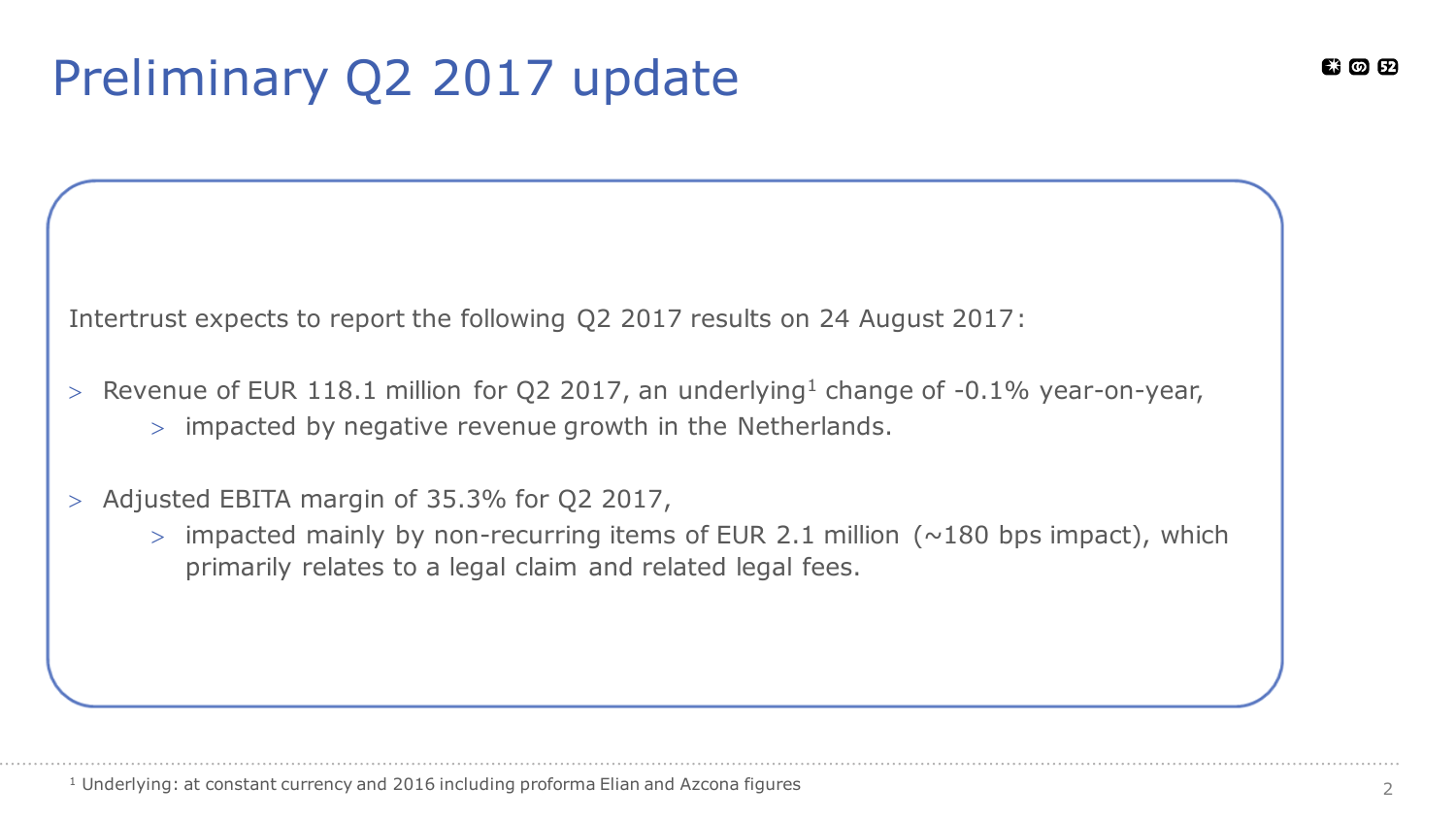For FY 2017, we revise our underlying<sup>1</sup> revenue growth guidance to at least 3.5% year-on-year.

Adjusted EBITA margin guidance of approx. 39.9% for FY 2017 is lowered to 37.5-38.5%, reflecting the following key items:

- $>$  Non-recurring items during H1 2017 of EUR 2.9 million ( $\sim$  60 bps impact on a FY basis);
- Higher Group HQ and IT costs, mainly due to required additional IT expenses; and
- Lower than expected revenue performance in the Netherlands, as a result of lower productivity due to higher staff turnover and less favourable market conditions.

#### Actions taken…

- Further analysis of IT platform and programmes showed that additional investments are required > management is implementing the necessary changes in IT
- Netherlands' performance was below expectations > decisive action and recent commercial management changes are expected to lead to improved operational performance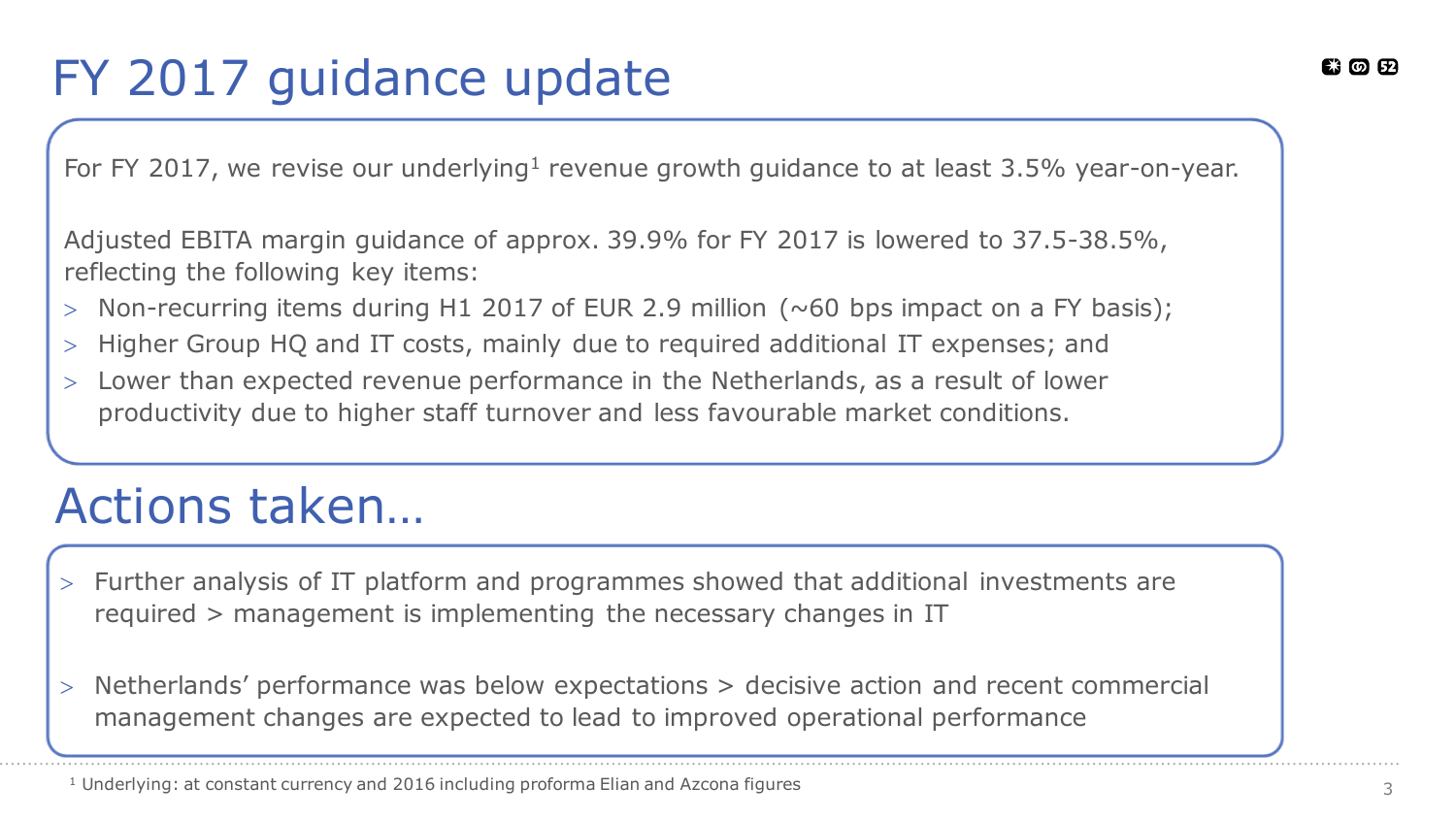# Updated 2017 margin guidance; bridge

*Margin erosion versus guidance due to non-recurring items, incremental investments in IT and group* 

*functions, and segment performance related to reduced revenue in NL* 



*Note: blocks are of equal size and do not reflect the actual amounts*

 $\bm{E}$  ග ග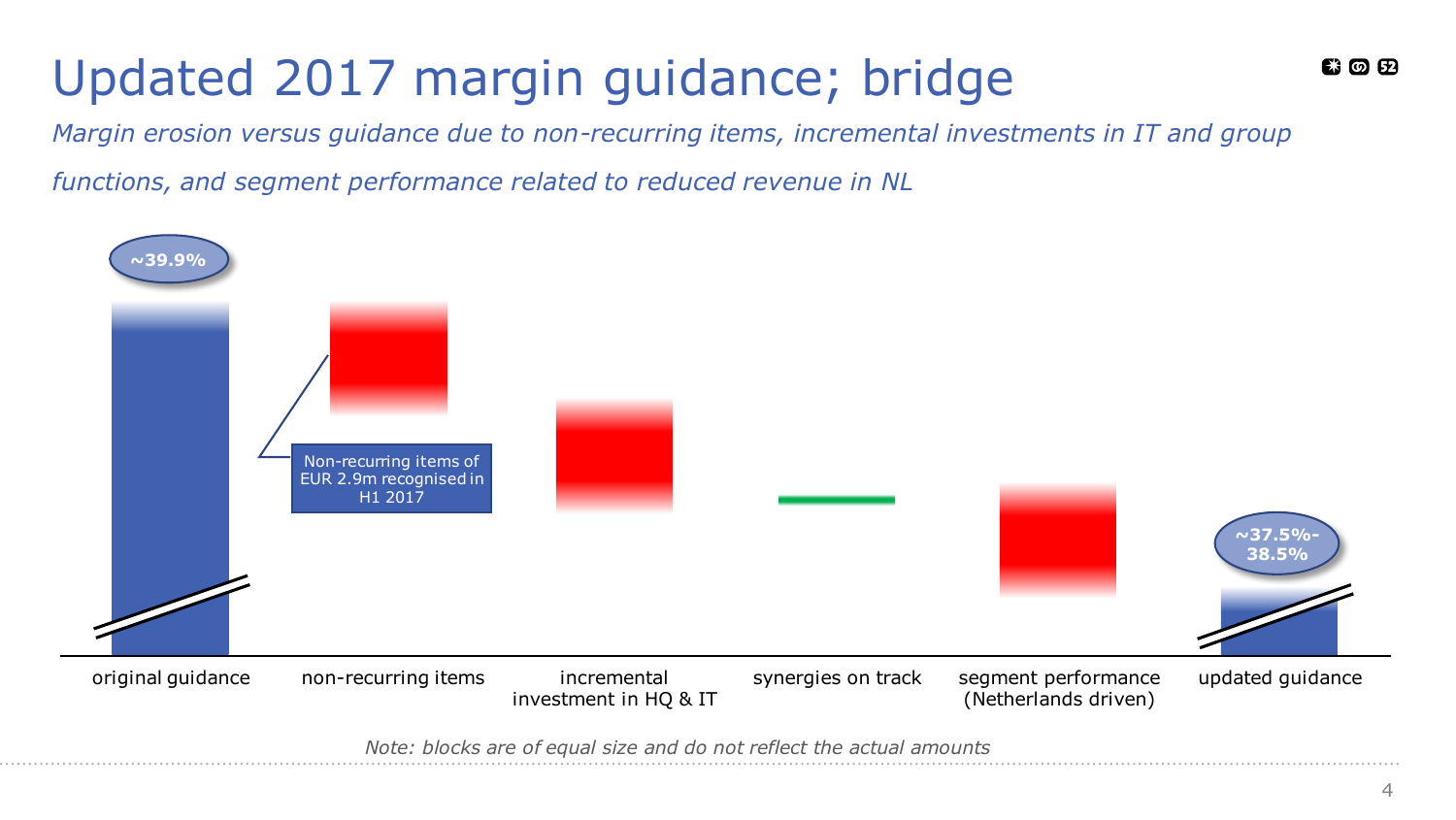### Additional information

- Synergies related to the Elian acquisition remain on track,
- the ex-Elian/Jersey business is performing in line with expectation,
- and we continue to see good operating leverage in the business.

*Full Q2 and half year 2017 results will be published on 24 August 2017*